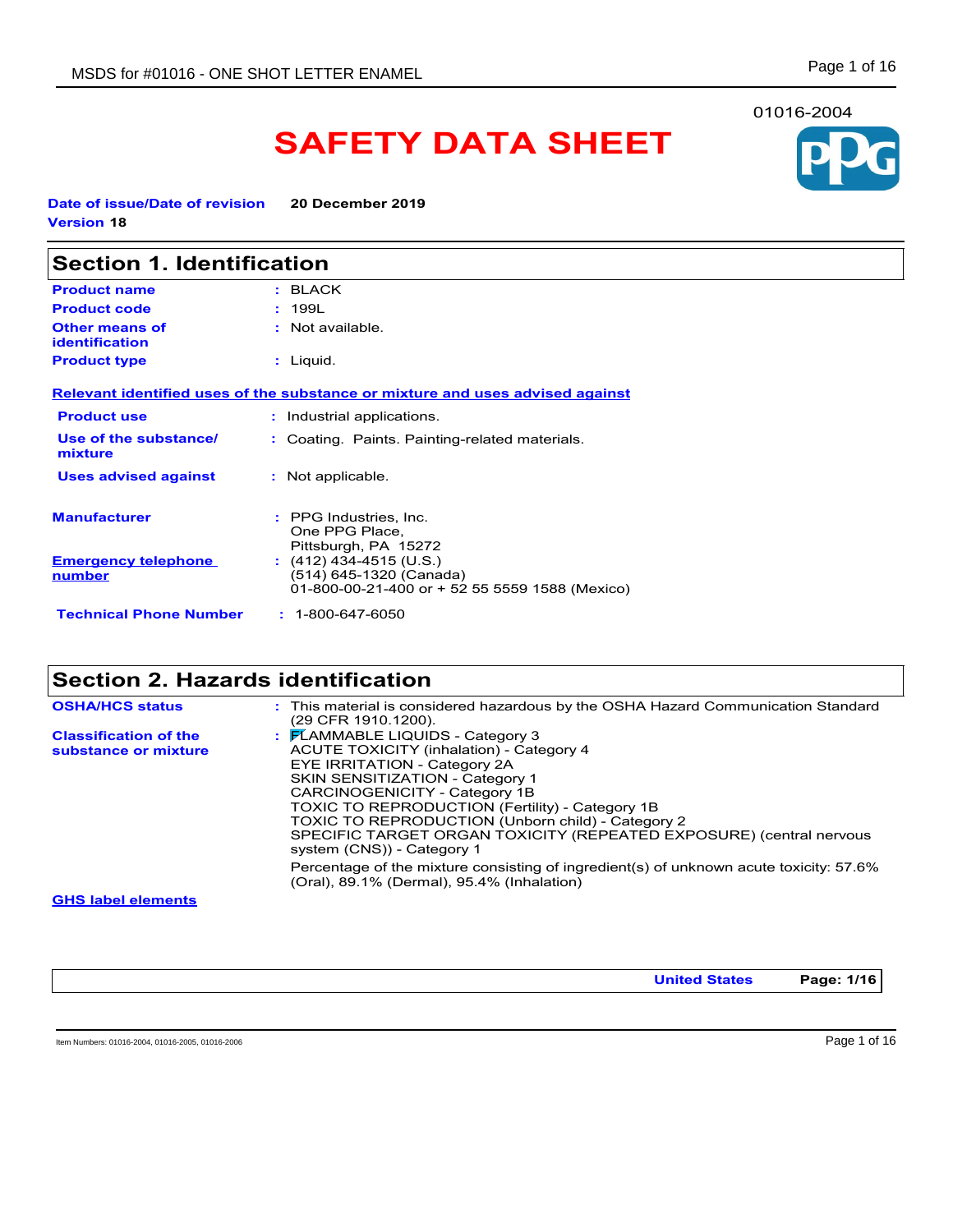

| <b>Hazard pictograms</b>                   |                                                                                                                                                                                                                                                                                                                                                                                                                                                                                                                                                                                                                                                                                                                                                                             |
|--------------------------------------------|-----------------------------------------------------------------------------------------------------------------------------------------------------------------------------------------------------------------------------------------------------------------------------------------------------------------------------------------------------------------------------------------------------------------------------------------------------------------------------------------------------------------------------------------------------------------------------------------------------------------------------------------------------------------------------------------------------------------------------------------------------------------------------|
| <b>Signal word</b>                         | : Danger                                                                                                                                                                                                                                                                                                                                                                                                                                                                                                                                                                                                                                                                                                                                                                    |
| <b>Hazard statements</b>                   | : Flammable liquid and vapor.<br>Harmful if inhaled.<br>Causes serious eye irritation.<br>May cause an allergic skin reaction.<br>May cause cancer.<br>May damage fertility.<br>Suspected of damaging the unborn child.<br>Causes damage to organs through prolonged or repeated exposure. (central nervous<br>system (CNS))                                                                                                                                                                                                                                                                                                                                                                                                                                                |
| <b>Precautionary statements</b>            |                                                                                                                                                                                                                                                                                                                                                                                                                                                                                                                                                                                                                                                                                                                                                                             |
| <b>Prevention</b>                          | : Obtain special instructions before use. Do not handle until all safety precautions have<br>been read and understood. Wear protective gloves. Wear eye or face protection.<br>Wear protective clothing. Keep away from heat, hot surfaces, sparks, open flames and<br>other ignition sources. No smoking. Use explosion-proof electrical, ventilating, lighting<br>and all material-handling equipment. Use only non-sparking tools. Take precautionary<br>measures against static discharge. Keep container tightly closed. Use only outdoors or<br>in a well-ventilated area. Do not breathe vapor. Do not eat, drink or smoke when using<br>this product. Wash hands thoroughly after handling. Contaminated work clothing must<br>not be allowed out of the workplace. |
| <b>Response</b>                            | : Get medical attention if you feel unwell. IF exposed or concerned: Get medical<br>attention. IF INHALED: Remove person to fresh air and keep comfortable for breathing.<br>Call a POISON CENTER or physician if you feel unwell. IF ON SKIN (or hair): Take off<br>immediately all contaminated clothing. Rinse skin with water or shower. IF ON SKIN:<br>Wash with plenty of soap and water. Wash contaminated clothing before reuse. If skin<br>irritation or rash occurs: Get medical attention. IF IN EYES: Rinse cautiously with<br>water for several minutes. Remove contact lenses, if present and easy to do. Continue<br>rinsing. If eye irritation persists: Get medical attention.                                                                             |
| <b>Storage</b>                             | : Store locked up. Store in a well-ventilated place. Keep cool.                                                                                                                                                                                                                                                                                                                                                                                                                                                                                                                                                                                                                                                                                                             |
| <b>Disposal</b>                            | : Dispose of contents and container in accordance with all local, regional, national and<br>international regulations.                                                                                                                                                                                                                                                                                                                                                                                                                                                                                                                                                                                                                                                      |
| <b>Supplemental label</b><br>elements      | : Sanding and grinding dusts may be harmful if inhaled. Repeated exposure to high vapor<br>concentrations may cause irritation of the respiratory system and permanent brain and<br>nervous system damage. Inhalation of vapor/aerosol concentrations above the<br>recommended exposure limits causes headaches, drowsiness and nausea and may<br>lead to unconsciousness or death. Avoid contact with skin and clothing. Wash<br>thoroughly after handling. Emits toxic fumes when heated. DANGER - RAGS, STEEL<br>WOOL OR WASTE SOAKED WITH THIS PRODUCT MAY SPONTANEOUSLY<br>CATCH FIRE IF IMPROPERLY DISCARDED. IMMEDIATELY AFTER EACH USE.<br>PLACE RAGS, STEEL WOOL OR WASTE IN A SEALED WATER-FILLED METAL<br>CONTAINER.                                             |
| <b>Hazards not otherwise</b><br>classified | : Prolonged or repeated contact may dry skin and cause irritation.                                                                                                                                                                                                                                                                                                                                                                                                                                                                                                                                                                                                                                                                                                          |

**United States Page: 2/16**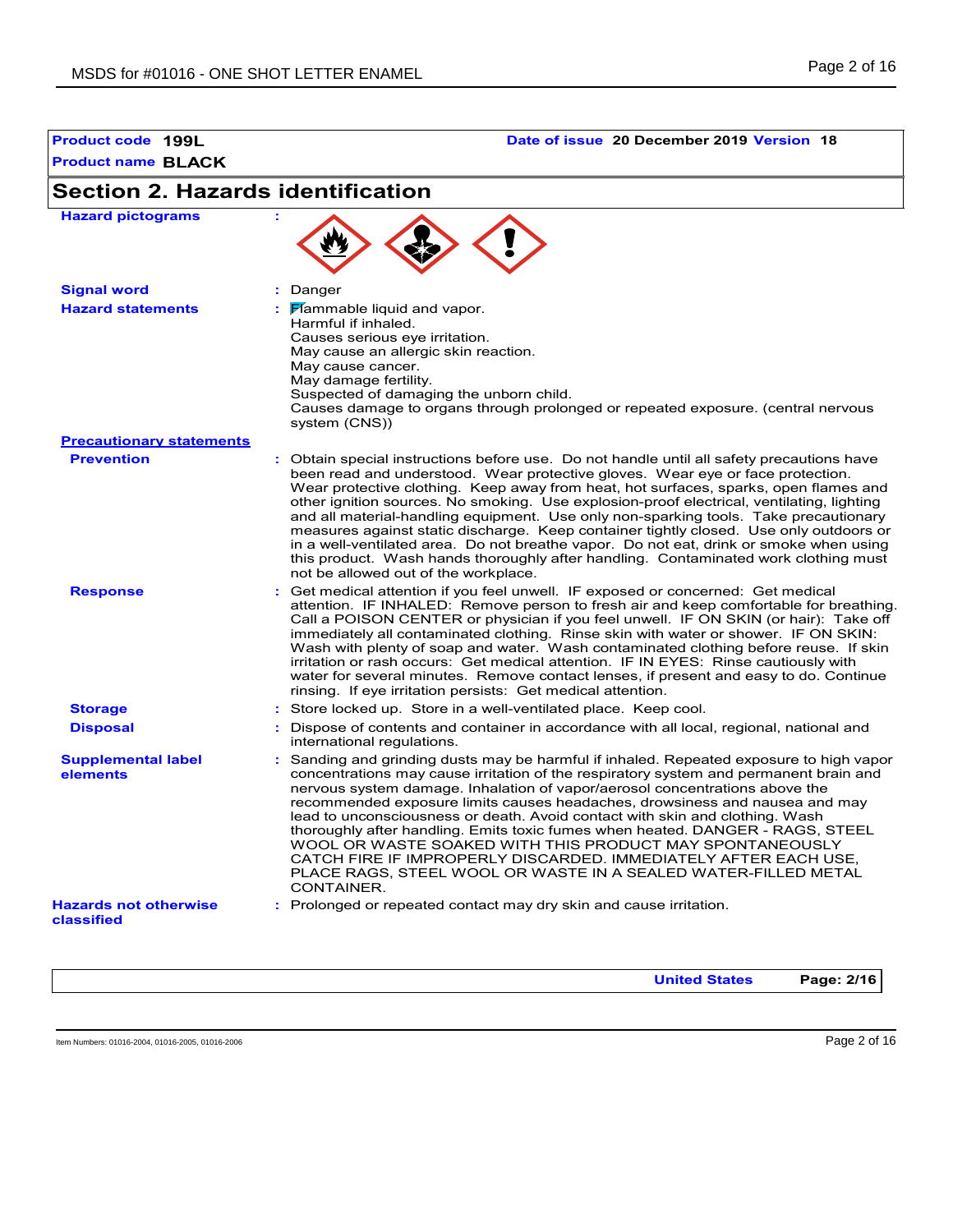### **Section 3. Composition/information on ingredients**

| <b>Substance/mixture</b> | : Mixture |
|--------------------------|-----------|
| <b>Product name</b>      | : BLACK   |

| <b>Ingredient name</b>                      | $\frac{9}{6}$      | <b>CAS number</b> |
|---------------------------------------------|--------------------|-------------------|
| Stoddard solvent                            | $≥10 - ≤20$        | 8052-41-3         |
| Naphtha (petroleum), hydrotreated heavy     | $≥10 - ≤17$        | 64742-48-9        |
| carbon black, respirable powder             | $≥5.0 - ≤8.5$      | 1333-86-4         |
| Distillates (petroleum), hydrotreated light | $≥5.0 - ≤10$       | 64742-47-8        |
| xylene                                      | $\geq 0.10 - 52.1$ | 1330-20-7         |
| 2-ethylhexanoic acid, zirconium salt        | ≤1.0               | 22464-99-9        |
| ethylbenzene                                | $ $ < 1.0          | $100 - 41 - 4$    |
| 2-butanone oxime                            | < 1.0              | $96-29-7$         |
| cobalt bis(2-ethylhexanoate)                | < 1.0              | 136-52-7          |

SUB codes represent substances without registered CAS Numbers.

Any concentration shown as a range is to protect confidentiality or is due to batch variation.

**There are no additional ingredients present which, within the current knowledge of the supplier and in the concentrations applicable, are classified as hazardous to health or the environment and hence require reporting in this section.**

**Occupational exposure limits, if available, are listed in Section 8.**

### **Section 4. First aid measures**

**Description of necessary first aid measures** If ingestion, irritation, any type of overexposure or symptoms of overexposure occur during or persists after use of this product, contact a POISON CONTROL CENTER, EMERGENCY ROOM OR PHYSICIAN immediately; have Safety Data Sheet information available. Never give anything by mouth to an unconscious or convulsing person.

| <b>Eye contact</b>  | : Remove contact lenses, irrigate copiously with clean, fresh water, holding the eyelids<br>apart for at least 10 minutes and seek immediate medical advice.                                           |
|---------------------|--------------------------------------------------------------------------------------------------------------------------------------------------------------------------------------------------------|
| <b>Inhalation</b>   | : Remove to fresh air. Keep person warm and at rest. If not breathing, if breathing is<br>irregular or if respiratory arrest occurs, provide artificial respiration or oxygen by trained<br>personnel. |
| <b>Skin contact</b> | : Remove contaminated clothing and shoes. Wash skin thoroughly with soap and water<br>or use recognized skin cleanser. Do NOT use solvents or thinners.                                                |
| <b>Ingestion</b>    | : If swallowed, seek medical advice immediately and show this container or label. Keep<br>person warm and at rest. Do NOT induce vomiting.                                                             |
|                     | Most important symptoms/effects, acute and delayed                                                                                                                                                     |

| <b>Potential acute health effects</b> |                                                                                                         |
|---------------------------------------|---------------------------------------------------------------------------------------------------------|
| Eye contact                           | : Causes serious eye irritation.                                                                        |
| <b>Inhalation</b>                     | $:$ Harmful if inhaled.                                                                                 |
| <b>Skin contact</b>                   | : Defatting to the skin. May cause skin dryness and irritation. May cause an allergic skin<br>reaction. |
| <b>Ingestion</b>                      | : No known significant effects or critical hazards.                                                     |
| <b>Over-exposure signs/symptoms</b>   |                                                                                                         |

**United States Page: 3/16**

**Product code 199L Date of issue 20 December 2019 Version 18**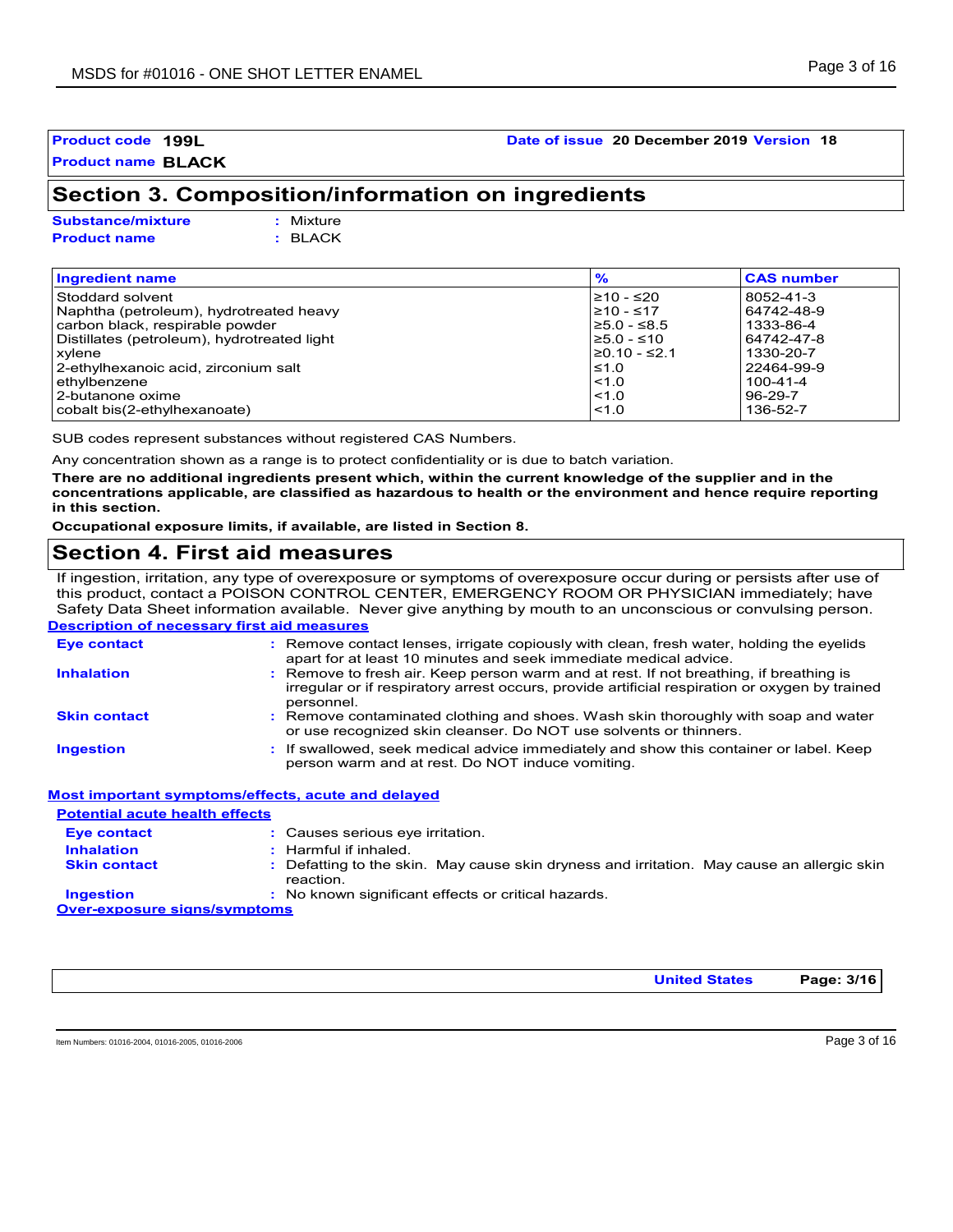### **Section 4. First aid measures**

| <b>Eye contact</b>  | : Adverse symptoms may include the following:<br>pain or irritation<br>watering<br>redness                                                                                  |
|---------------------|-----------------------------------------------------------------------------------------------------------------------------------------------------------------------------|
| <b>Inhalation</b>   | : Adverse symptoms may include the following:<br>reduced fetal weight<br>increase in fetal deaths<br>skeletal malformations                                                 |
| <b>Skin contact</b> | : Adverse symptoms may include the following:<br>irritation<br>redness<br>dryness<br>cracking<br>reduced fetal weight<br>increase in fetal deaths<br>skeletal malformations |
| <b>Ingestion</b>    | : Adverse symptoms may include the following:<br>reduced fetal weight<br>increase in fetal deaths<br>skeletal malformations                                                 |

#### **Indication of immediate medical attention and special treatment needed, if necessary**

| <b>Notes to physician</b><br><b>Specific treatments</b> | : Treat symptomatically. Contact poison treatment specialist immediately if large<br>quantities have been ingested or inhaled.<br>: No specific treatment.                                                                                                                                                                                                                                                      |
|---------------------------------------------------------|-----------------------------------------------------------------------------------------------------------------------------------------------------------------------------------------------------------------------------------------------------------------------------------------------------------------------------------------------------------------------------------------------------------------|
| <b>Protection of first-aiders</b>                       | : No action shall be taken involving any personal risk or without suitable training. If it is<br>suspected that fumes are still present, the rescuer should wear an appropriate mask or<br>self-contained breathing apparatus. It may be dangerous to the person providing aid to<br>give mouth-to-mouth resuscitation. Wash contaminated clothing thoroughly with water<br>before removing it, or wear gloves. |

**See toxicological information (Section 11)**

### **Section 5. Fire-fighting measures**

| <b>Extinguishing media</b>                           |                                                                                                                                                                                                                       |
|------------------------------------------------------|-----------------------------------------------------------------------------------------------------------------------------------------------------------------------------------------------------------------------|
| <b>Suitable extinguishing</b><br>media               | : Use dry chemical, $CO2$ , water spray (fog) or foam.                                                                                                                                                                |
| Unsuitable extinguishing<br>media                    | : Do not use water jet.                                                                                                                                                                                               |
| <b>Specific hazards arising</b><br>from the chemical | : Flammable liquid and vapor. In a fire or if heated, a pressure increase will occur and<br>the container may burst, with the risk of a subsequent explosion. Runoff to sewer may<br>create fire or explosion hazard. |
| <b>Hazardous thermal</b><br>decomposition products   | Decomposition products may include the following materials:<br>carbon oxides                                                                                                                                          |

**United States Page: 4/16**

Item Numbers: 01016-2004, 01016-2005, 01016-2006 Page 4 of 16

**Product code 199L Date of issue 20 December 2019 Version 18**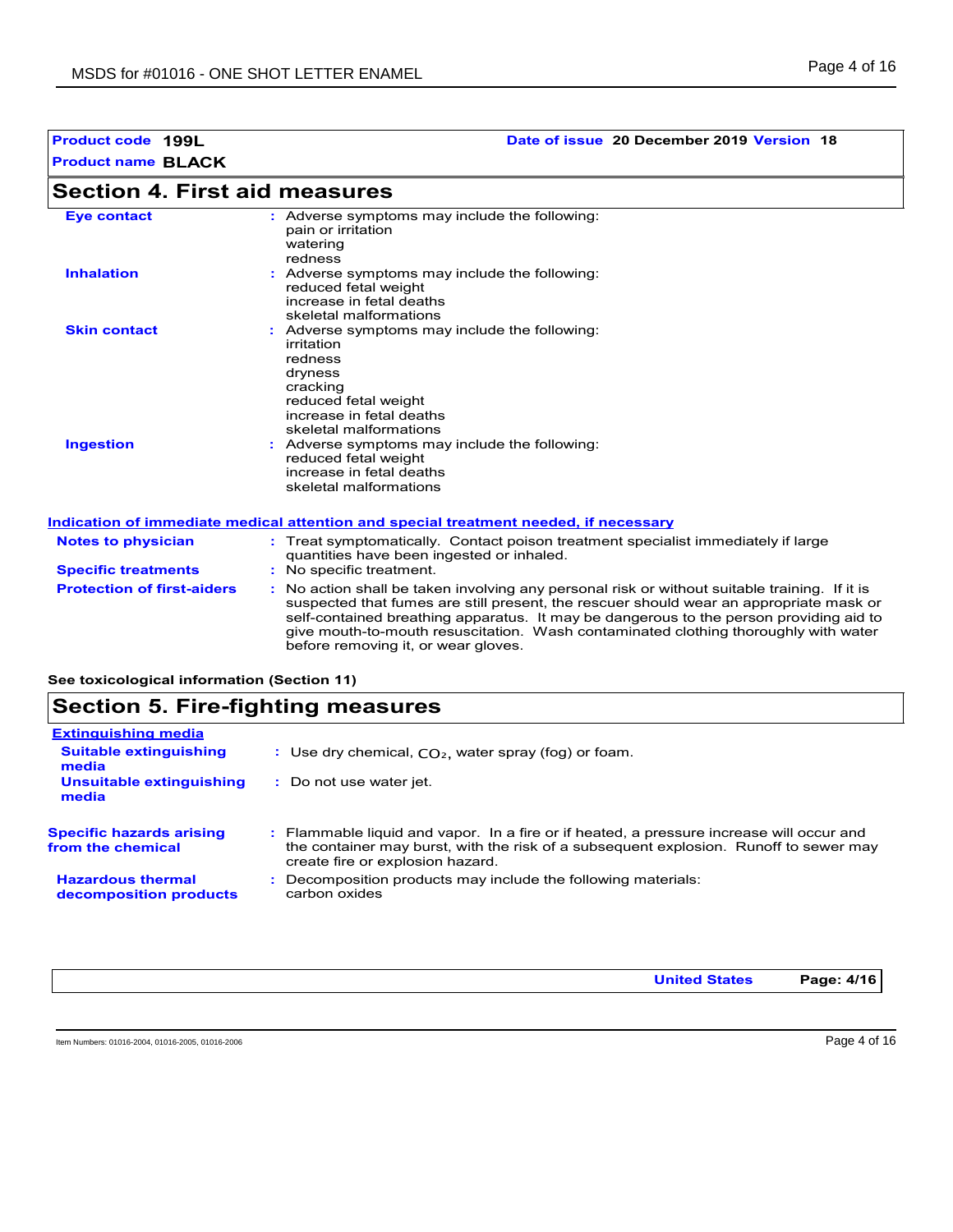| <b>Product code 199L</b>  | Date of issue 20 December 2019 Version 18 |
|---------------------------|-------------------------------------------|
| <b>Product name BLACK</b> |                                           |

### **Section 5. Fire-fighting measures**

| <b>Special protective actions</b><br>for fire-fighters   | : Promptly isolate the scene by removing all persons from the vicinity of the incident if<br>there is a fire. No action shall be taken involving any personal risk or without suitable<br>training. Move containers from fire area if this can be done without risk. Use water<br>spray to keep fire-exposed containers cool. |
|----------------------------------------------------------|-------------------------------------------------------------------------------------------------------------------------------------------------------------------------------------------------------------------------------------------------------------------------------------------------------------------------------|
| <b>Special protective</b><br>equipment for fire-fighters | : Fire-fighters should wear appropriate protective equipment and self-contained breathing<br>apparatus (SCBA) with a full face-piece operated in positive pressure mode.                                                                                                                                                      |

### **Section 6. Accidental release measures**

|                                                              | <b>Personal precautions, protective equipment and emergency procedures</b>                                                                                                                                                                                                                                                                                                                                                                                                                                                                                                                                                                                                                                                                                         |
|--------------------------------------------------------------|--------------------------------------------------------------------------------------------------------------------------------------------------------------------------------------------------------------------------------------------------------------------------------------------------------------------------------------------------------------------------------------------------------------------------------------------------------------------------------------------------------------------------------------------------------------------------------------------------------------------------------------------------------------------------------------------------------------------------------------------------------------------|
| For non-emergency<br>personnel                               | : No action shall be taken involving any personal risk or without suitable training.<br>Evacuate surrounding areas. Keep unnecessary and unprotected personnel from<br>entering. Do not touch or walk through spilled material. Shut off all ignition sources.<br>No flares, smoking or flames in hazard area. Avoid breathing vapor or mist. Provide<br>adequate ventilation. Wear appropriate respirator when ventilation is inadequate. Put<br>on appropriate personal protective equipment.                                                                                                                                                                                                                                                                    |
| For emergency responders                                     | If specialized clothing is required to deal with the spillage, take note of any information in<br>÷.<br>Section 8 on suitable and unsuitable materials. See also the information in "For non-<br>emergency personnel".                                                                                                                                                                                                                                                                                                                                                                                                                                                                                                                                             |
| <b>Environmental precautions</b>                             | : Avoid dispersal of spilled material and runoff and contact with soil, waterways, drains<br>and sewers. Inform the relevant authorities if the product has caused environmental<br>pollution (sewers, waterways, soil or air).                                                                                                                                                                                                                                                                                                                                                                                                                                                                                                                                    |
| <b>Methods and materials for containment and cleaning up</b> |                                                                                                                                                                                                                                                                                                                                                                                                                                                                                                                                                                                                                                                                                                                                                                    |
| <b>Small spill</b>                                           | : Stop leak if without risk. Move containers from spill area. Use spark-proof tools and<br>explosion-proof equipment. Dilute with water and mop up if water-soluble. Alternatively,<br>or if water-insoluble, absorb with an inert dry material and place in an appropriate waste<br>disposal container. Dispose of via a licensed waste disposal contractor.                                                                                                                                                                                                                                                                                                                                                                                                      |
| <b>Large spill</b>                                           | Stop leak if without risk. Move containers from spill area. Use spark-proof tools and<br>explosion-proof equipment. Approach release from upwind. Prevent entry into sewers,<br>water courses, basements or confined areas. Wash spillages into an effluent treatment<br>plant or proceed as follows. Contain and collect spillage with non-combustible,<br>absorbent material e.g. sand, earth, vermiculite or diatomaceous earth and place in<br>container for disposal according to local regulations (see Section 13). Dispose of via a<br>licensed waste disposal contractor. Contaminated absorbent material may pose the<br>same hazard as the spilled product. Note: see Section 1 for emergency contact<br>information and Section 13 for waste disposal. |

### **Section 7. Handling and storage**

#### **Precautions for safe handling**

**Protective measures** : Put on appropriate personal protective equipment (see Section 8). Persons with a **Protestion** history of skin sensitization problems should not be employed in any process in which this product is used. Avoid exposure - obtain special instructions before use. Avoid exposure during pregnancy. Do not handle until all safety precautions have been read and understood. Do not get in eyes or on skin or clothing. Do not breathe vapor or mist. Do not ingest. Use only with adequate ventilation. Wear appropriate respirator when ventilation is inadequate. Do not enter storage areas and confined spaces unless adequately ventilated. Keep in the original container or an approved alternative made from a compatible material, kept tightly closed when not in use. Store and use away

**United States Page: 5/16**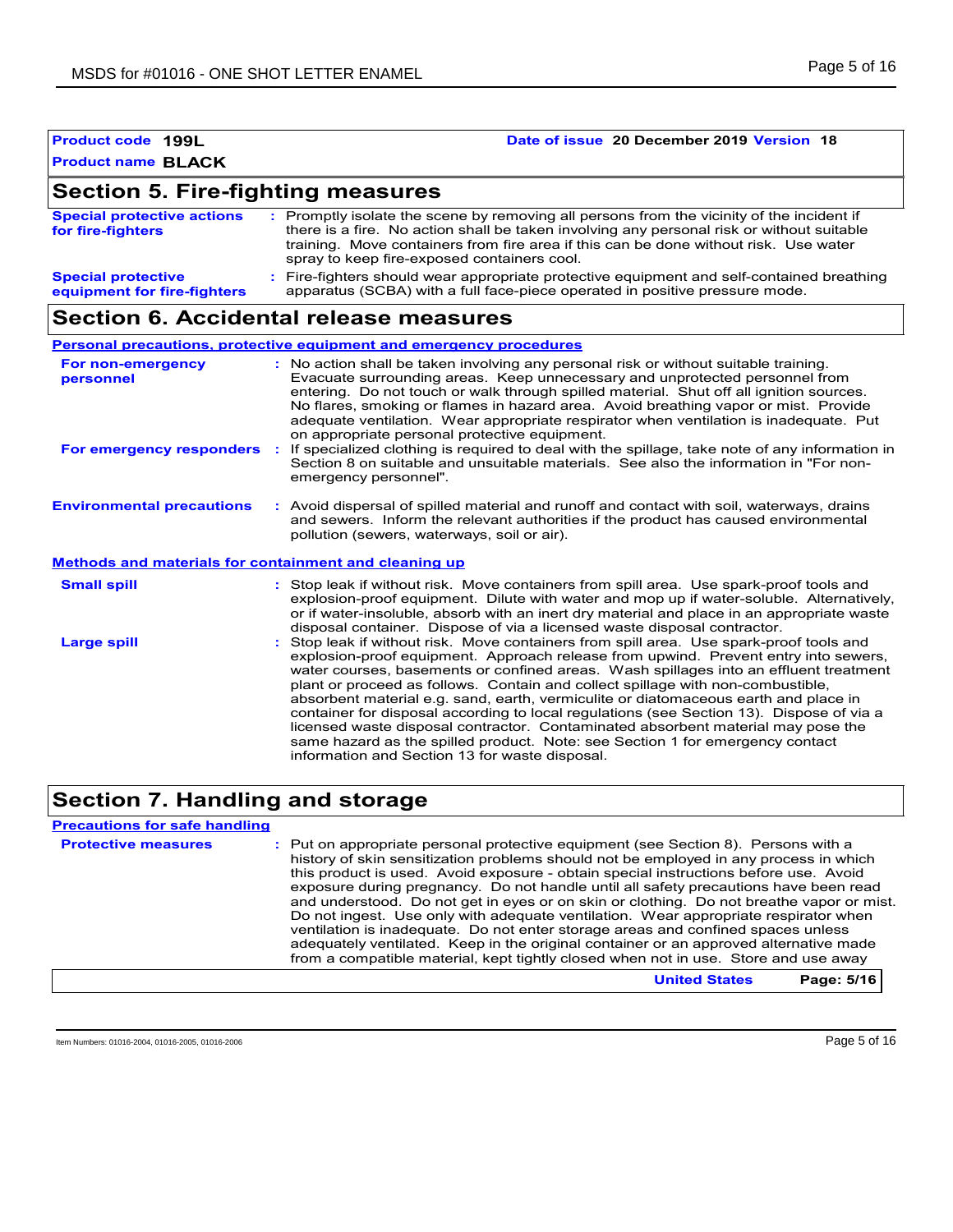#### **Product code 199L Date of issue 20 December 2019 Version 18**

### **Section 7. Handling and storage**

| <b>Special precautions</b>                                                       | from heat, sparks, open flame or any other ignition source. Use explosion-proof<br>electrical (ventilating, lighting and material handling) equipment. Use only non-sparking<br>tools. Take precautionary measures against electrostatic discharges. Empty containers<br>retain product residue and can be hazardous. Do not reuse container.<br>Ingestion of product or cured coating may be harmful. Materials such as cleaning rags,<br>paper wipes and protective clothing, which are contaminated with the product may<br>spontaneously self-ignite some hours later. To avoid the risks of fires, all contaminated<br>materials should be stored in purpose-built containers or in metal containers with tight-<br>fitting, self-closing lids. Contaminated materials should be removed from the workplace<br>at the end of each working day and be stored outside. If this material is part of a<br>multiple component system, read the Safety Data Sheet(s) for the other component or<br>components before blending as the resulting mixture may have the hazards of all of its<br>parts. |
|----------------------------------------------------------------------------------|----------------------------------------------------------------------------------------------------------------------------------------------------------------------------------------------------------------------------------------------------------------------------------------------------------------------------------------------------------------------------------------------------------------------------------------------------------------------------------------------------------------------------------------------------------------------------------------------------------------------------------------------------------------------------------------------------------------------------------------------------------------------------------------------------------------------------------------------------------------------------------------------------------------------------------------------------------------------------------------------------------------------------------------------------------------------------------------------------|
| <b>Advice on general</b><br>occupational hygiene                                 | Eating, drinking and smoking should be prohibited in areas where this material is<br>handled, stored and processed. Workers should wash hands and face before eating,<br>drinking and smoking. Remove contaminated clothing and protective equipment before<br>entering eating areas. See also Section 8 for additional information on hygiene<br>measures.                                                                                                                                                                                                                                                                                                                                                                                                                                                                                                                                                                                                                                                                                                                                        |
| <b>Conditions for safe storage,</b><br>including any<br><b>incompatibilities</b> | Do not store below the following temperature: $5^{\circ}$ C (41 $^{\circ}$ F). Store in accordance with<br>local regulations. Store in a segregated and approved area. Store in original container<br>protected from direct sunlight in a dry, cool and well-ventilated area, away from<br>incompatible materials (see Section 10) and food and drink. Eliminate all ignition<br>sources. Separate from oxidizing materials. Keep container tightly closed and sealed<br>until ready for use. Containers that have been opened must be carefully resealed and<br>kept upright to prevent leakage. Do not store in unlabeled containers. Use appropriate<br>containment to avoid environmental contamination.                                                                                                                                                                                                                                                                                                                                                                                       |

### **Section 8. Exposure controls/personal protection**

#### **Control parameters**

**Occupational exposure limits**

| <b>Ingredient name</b>                      | <b>Exposure limits</b>                             |
|---------------------------------------------|----------------------------------------------------|
| Stoddard solvent                            | ACGIH TLV (United States, 3/2019).                 |
|                                             | TWA: $525 \text{ mg/m}^3$ 8 hours.                 |
|                                             | TWA: 100 ppm 8 hours.                              |
|                                             | OSHA PEL (United States, 5/2018).                  |
|                                             | TWA: $2900 \text{ mg/m}^3$ 8 hours.                |
|                                             | TWA: 500 ppm 8 hours.                              |
| Naphtha (petroleum), hydrotreated heavy     | None.                                              |
| carbon black, respirable powder             | ACGIH TLV (United States, 3/2019).                 |
|                                             | TWA: 3 mg/m <sup>3</sup> 8 hours. Form: Inhalable  |
|                                             | <b>fraction</b>                                    |
|                                             | OSHA PEL (United States, 5/2018).                  |
|                                             | TWA: $3.5 \,\mathrm{mq/m^3}$ 8 hours.              |
| Distillates (petroleum), hydrotreated light | ACGIH TLV (United States, 3/2019).                 |
|                                             | Absorbed through skin.                             |
|                                             | TWA: 200 mg/m <sup>3</sup> , (as total hydrocarbon |
|                                             | vapor) 8 hours.                                    |
| xylene                                      | ACGIH TLV (United States, 3/2019).                 |
|                                             | STEL: 651 mg/m <sup>3</sup> 15 minutes.            |
|                                             |                                                    |
|                                             | <b>United States</b><br>Page: 6/16                 |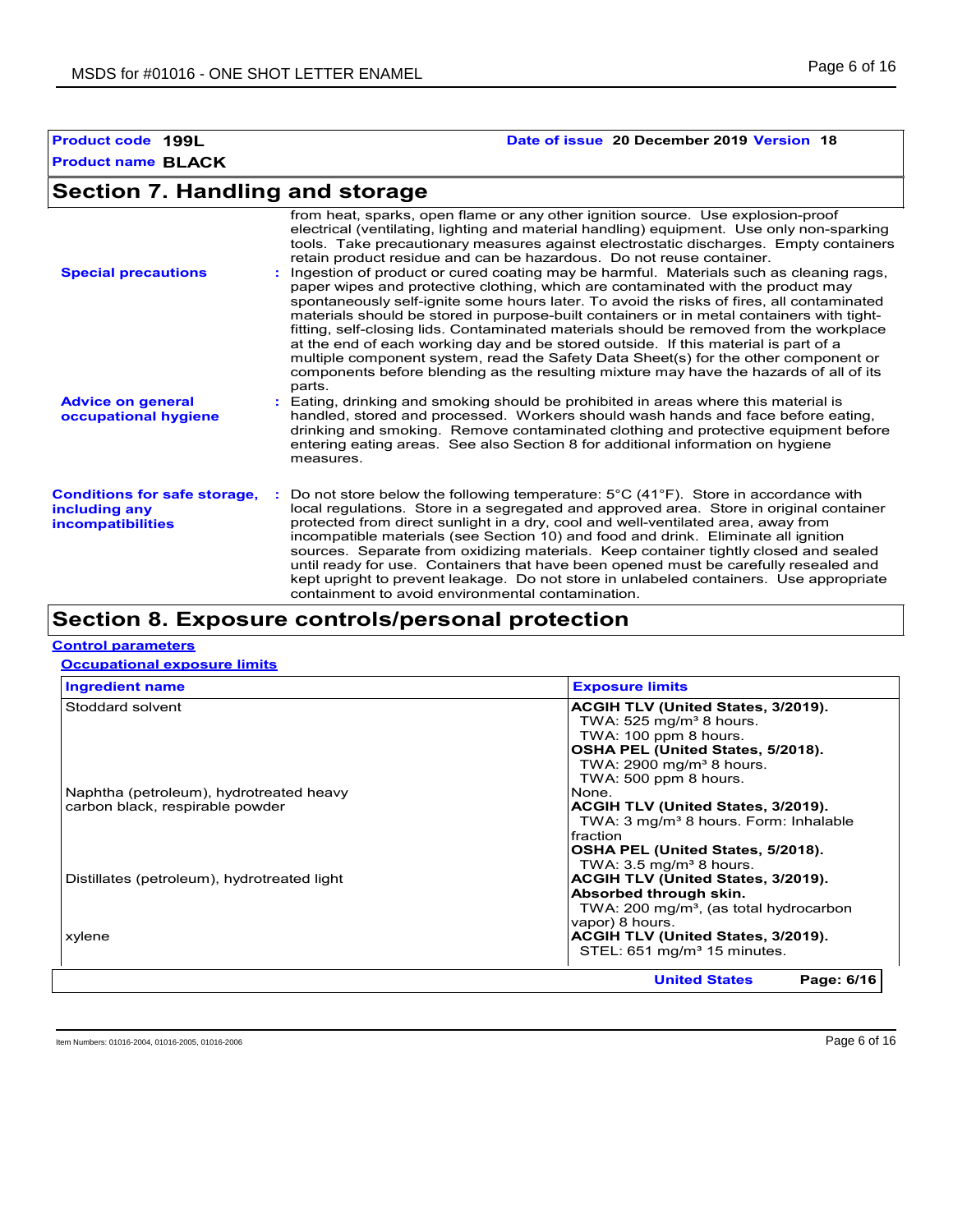#### **Product name BLACK Product code 199L Date of issue 20 December 2019 Version 18 Section 8. Exposure controls/personal protection** STEL: 150 ppm 15 minutes. TWA:  $434$  mg/m $38$  hours. TWA: 100 ppm 8 hours. **OSHA PEL (United States, 5/2018).** TWA:  $435 \text{ mg/m}^3$  8 hours. TWA: 100 ppm 8 hours. 2-ethylhexanoic acid, zirconium salt **ACGIH TLV (United States, 3/2019).** STEL: 10 mg/m $3$ , (as Zr) 15 minutes. TWA:  $5 \text{ mg/m}^3$ , (as Zr) 8 hours. **OSHA PEL (United States, 5/2018).** TWA:  $5 \text{ mg/m}^3$ , (as Zr) 8 hours. ethylbenzene **ACGIH TLV (United States, 3/2019).** TWA: 20 ppm 8 hours. **OSHA PEL (United States, 5/2018).** TWA:  $435 \text{ mg/m}^3$  8 hours. TWA: 100 ppm 8 hours.<br>**IPEL (PPG). 2-butanone oxime**  TWA: 3 ppm STEL: 9 ppm cobalt bis(2-ethylhexanoate) **ACGIH TLV (United States, 3/2019). Skin sensitizer. Inhalation sensitizer.**  TWA:  $0.02$  mg/m<sup>3</sup>, (as Co) 8 hours. **Environmental exposure controls :** Emissions from ventilation or work process equipment should be checked to ensure they comply with the requirements of environmental protection legislation. In some cases, fume scrubbers, filters or engineering modifications to the process equipment will be necessary to reduce emissions to acceptable levels. **Appropriate engineering controls :** Use only with adequate ventilation. Use process enclosures, local exhaust ventilation or other engineering controls to keep worker exposure to airborne contaminants below any recommended or statutory limits. The engineering controls also need to keep gas, vapor or dust concentrations below any lower explosive limits. Use explosion-proof ventilation equipment. **Recommended monitoring :** If this product contains ingredients with exposure limits, personal, workplace **procedures** atmosphere or biological monitoring may be required to determine the effectiveness of the ventilation or other control measures and/or the necessity to use respiratory protective equipment. Reference should be made to appropriate monitoring standards. Reference to national guidance documents for methods for the determination of hazardous substances will also be required. **Key to abbreviations** A **=** Acceptable Maximum Peak = American Conference of Governmental Industrial Hygienists. C **=** Ceiling Limit S = Potential skin absorption SR = Respiratory sensitization SS = Skin sensitization<br>STEL = Short term Expos TD **=** Total dust **Consult local authorities for acceptable exposure limits.** TLV = Threshold Limit Value TWA **=** Time Weighted Average F **=** Fume IPEL = Internal Permissible Exposure Limit OSHA = Occupational Safety and Health Adr  $=$  Occupational Safety and Health Administration. R = Respirable Z = OSHA 29 CFR 1910.1200 Subpart Z - Toxic and Hazardous Substances STEL **=** Short term Exposure limit values

#### **Individual protection measures**

**United States Page: 7/16**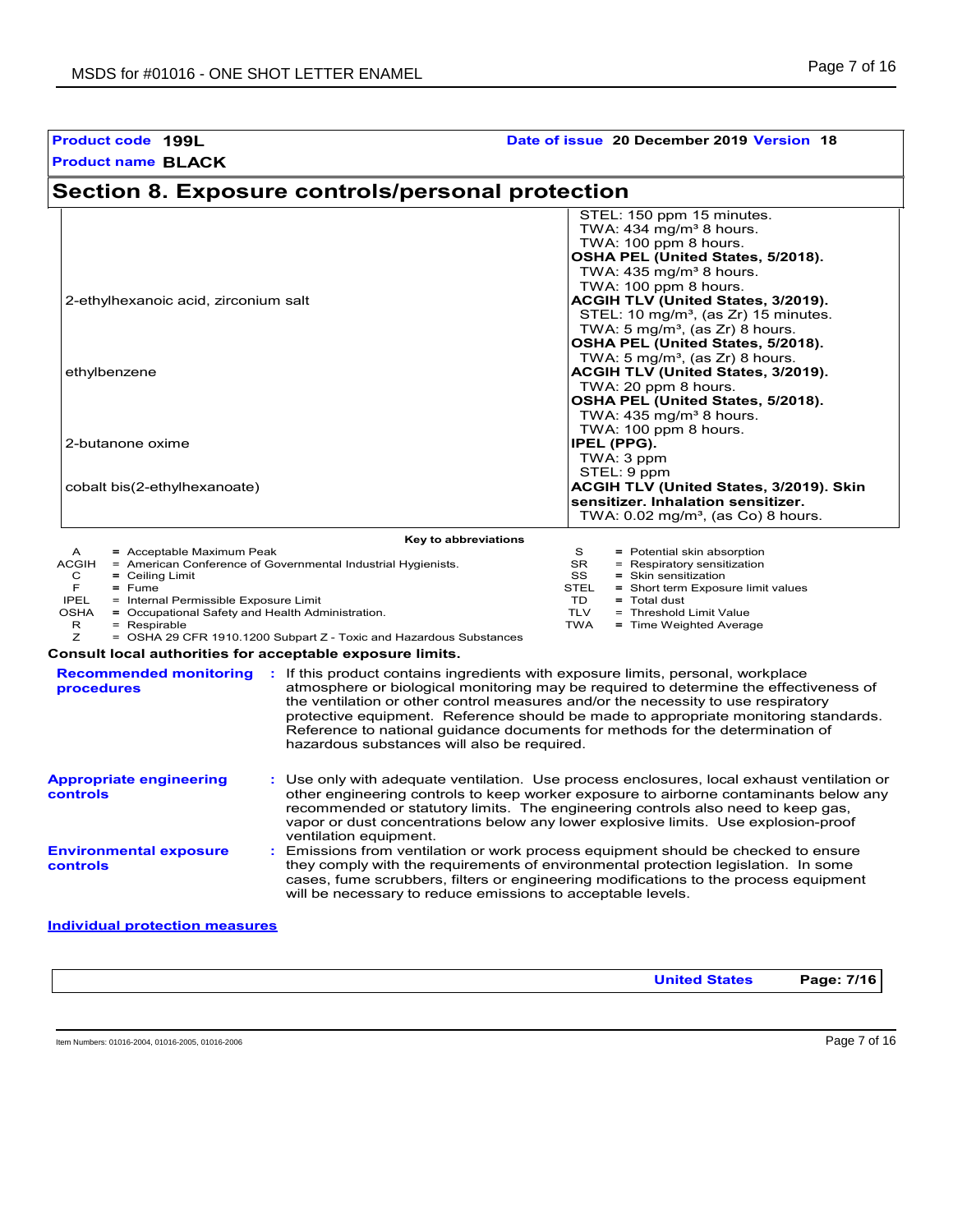#### **Product code 199L Date of issue 20 December 2019 Version 18**

### **Section 8. Exposure controls/personal protection**

| <b>Hygiene measures</b>       | : Wash hands, forearms and face thoroughly after handling chemical products, before<br>eating, smoking and using the lavatory and at the end of the working period.<br>Appropriate techniques should be used to remove potentially contaminated clothing.<br>Contaminated work clothing should not be allowed out of the workplace. Wash<br>contaminated clothing before reusing. Ensure that eyewash stations and safety<br>showers are close to the workstation location.                                                                                                                                            |
|-------------------------------|------------------------------------------------------------------------------------------------------------------------------------------------------------------------------------------------------------------------------------------------------------------------------------------------------------------------------------------------------------------------------------------------------------------------------------------------------------------------------------------------------------------------------------------------------------------------------------------------------------------------|
| <b>Eye/face protection</b>    | : Chemical splash goggles.                                                                                                                                                                                                                                                                                                                                                                                                                                                                                                                                                                                             |
| <b>Skin protection</b>        |                                                                                                                                                                                                                                                                                                                                                                                                                                                                                                                                                                                                                        |
| <b>Hand protection</b>        | : Chemical-resistant, impervious gloves complying with an approved standard should be<br>worn at all times when handling chemical products if a risk assessment indicates this is<br>necessary. Considering the parameters specified by the glove manufacturer, check<br>during use that the gloves are still retaining their protective properties. It should be<br>noted that the time to breakthrough for any glove material may be different for different<br>glove manufacturers. In the case of mixtures, consisting of several substances, the<br>protection time of the gloves cannot be accurately estimated. |
| <b>Gloves</b>                 | : butyl rubber                                                                                                                                                                                                                                                                                                                                                                                                                                                                                                                                                                                                         |
| <b>Body protection</b>        | Personal protective equipment for the body should be selected based on the task being<br>performed and the risks involved and should be approved by a specialist before<br>handling this product. When there is a risk of ignition from static electricity, wear anti-<br>static protective clothing. For the greatest protection from static discharges, clothing<br>should include anti-static overalls, boots and gloves.                                                                                                                                                                                           |
| <b>Other skin protection</b>  | Appropriate footwear and any additional skin protection measures should be selected<br>based on the task being performed and the risks involved and should be approved by a<br>specialist before handling this product.                                                                                                                                                                                                                                                                                                                                                                                                |
| <b>Respiratory protection</b> | : Respirator selection must be based on known or anticipated exposure levels, the<br>hazards of the product and the safe working limits of the selected respirator. If workers<br>are exposed to concentrations above the exposure limit, they must use appropriate,<br>certified respirators. Use a properly fitted, air-purifying or air-fed respirator complying<br>with an approved standard if a risk assessment indicates this is necessary.                                                                                                                                                                     |

### **Section 9. Physical and chemical properties**

|                                                 |                                                   | <b>United States</b> | Page: 8/16 |
|-------------------------------------------------|---------------------------------------------------|----------------------|------------|
| <b>Vapor pressure</b>                           | : Not available.                                  |                      |            |
| <b>Evaporation rate</b>                         | : Not available.                                  |                      |            |
| Lower and upper explosive<br>(flammable) limits | : Not available.                                  |                      |            |
| <b>Flammability (solid, gas)</b>                | : Not available.                                  |                      |            |
| <b>Decomposition temperature</b>                | : Not available.                                  |                      |            |
| <b>Auto-ignition temperature</b>                | : Not available.                                  |                      |            |
| <b>Flash point</b>                              | : Closed cup: $38^{\circ}$ C (100.4 $^{\circ}$ F) |                      |            |
| <b>Boiling point</b>                            | : $>37.78^{\circ}$ C ( $>100^{\circ}$ F)          |                      |            |
| <b>Melting point</b>                            | : Not available.                                  |                      |            |
| рH                                              | $:$ Not available.                                |                      |            |
| <b>Odor threshold</b>                           | $:$ Not available.                                |                      |            |
| Odor                                            | : Not available.                                  |                      |            |
| <b>Color</b>                                    | $:$ Black.                                        |                      |            |
| <b>Physical state</b>                           | : Liguid.                                         |                      |            |
| <b>Appearance</b>                               |                                                   |                      |            |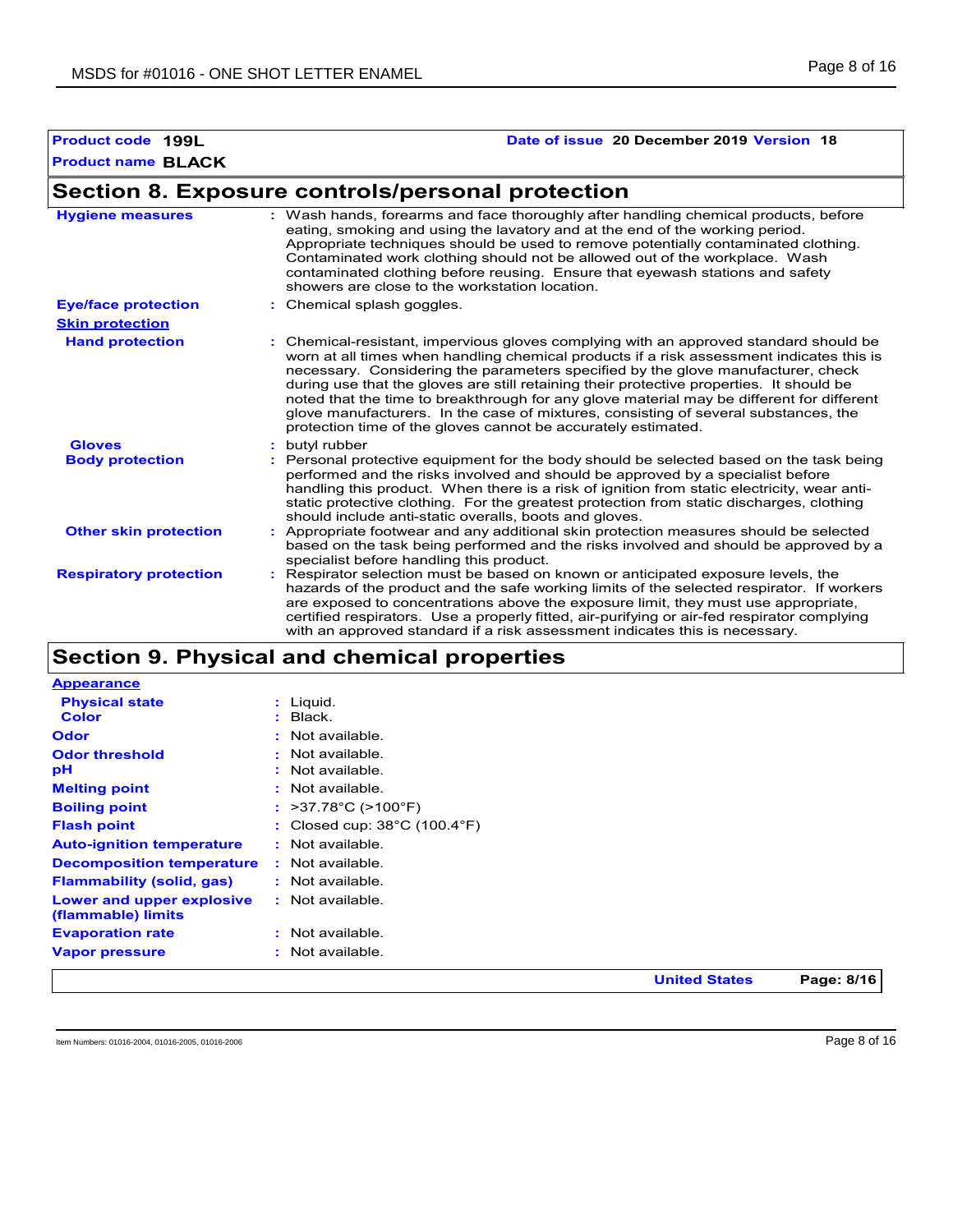#### **Product code 199L Date of issue 20 December 2019 Version 18**

### **Section 9. Physical and chemical properties**

| <b>Vapor density</b>                              | : Not available.                                               |
|---------------------------------------------------|----------------------------------------------------------------|
| <b>Relative density</b>                           | : 0.95                                                         |
| Density (Ibs / gal)                               | : 7.93                                                         |
| <b>Solubility</b>                                 | : Partially soluble in the following materials: cold water.    |
| <b>Partition coefficient: n-</b><br>octanol/water | : Not available.                                               |
| <b>Viscosity</b>                                  | : Kinematic (40°C (104°F)): >0.21 cm <sup>2</sup> /s (>21 cSt) |
| <b>Volatility</b>                                 | : 49% ( $v/v$ ), 40.265% ( $w/w$ )                             |
| $%$ Solid. (w/w)                                  | : 59.735                                                       |

### **Section 10. Stability and reactivity**

| <b>Reactivity</b>                            | : No specific test data related to reactivity available for this product or its ingredients.                                                  |
|----------------------------------------------|-----------------------------------------------------------------------------------------------------------------------------------------------|
| <b>Chemical stability</b>                    | : The product is stable.                                                                                                                      |
| <b>Possibility of hazardous</b><br>reactions | : Under normal conditions of storage and use, hazardous reactions will not occur.                                                             |
| <b>Conditions to avoid</b>                   | : When exposed to high temperatures may produce hazardous decomposition products.<br>Refer to protective measures listed in sections 7 and 8. |
| Incompatible materials                       | : Keep away from the following materials to prevent strong exothermic reactions:<br>oxidizing agents, strong alkalis, strong acids.           |
| <b>Hazardous decomposition</b><br>products   | Decomposition products may include the following materials: carbon monoxide, carbon<br>dioxide, smoke, oxides of nitrogen.                    |

### **Section 11. Toxicological information**

#### **Information on toxicological effects**

#### **Acute toxicity**

| <b>Product/ingredient name</b>             | <b>Result</b>                | <b>Species</b> | <b>Dose</b>          | <b>Exposure</b> |
|--------------------------------------------|------------------------------|----------------|----------------------|-----------------|
| Stoddard solvent                           | LD50 Oral                    | Rat            | $>5$ g/kg            |                 |
| Naphtha (petroleum),<br>hydrotreated heavy | LD50 Oral                    | Rat            | $>6$ g/kg            |                 |
| carbon black, respirable<br>powder         | LD50 Dermal                  | Rabbit         | $>3$ g/kg            |                 |
|                                            | LD50 Oral                    | Rat            | >15400 mg/kg         |                 |
| xylene                                     | LD50 Dermal                  | Rabbit         | >1.7 g/kg            |                 |
|                                            | LD50 Oral                    | Rat            | $4.3$ g/kg           |                 |
| 2-ethylhexanoic acid,<br>zirconium salt    | LD50 Dermal                  | Rabbit         | $>5$ g/kg            |                 |
|                                            | LD50 Oral                    | Rat            | >5 g/kg              |                 |
| ethylbenzene                               | <b>LC50 Inhalation Vapor</b> | Rat            | $17.8$ mg/l          | 4 hours         |
|                                            | LD50 Dermal                  | Rabbit         | 17.8 g/kg            |                 |
|                                            | LD50 Oral                    | Rat            | $3.5$ g/kg           |                 |
|                                            |                              |                | <b>United States</b> | Page: 9/16      |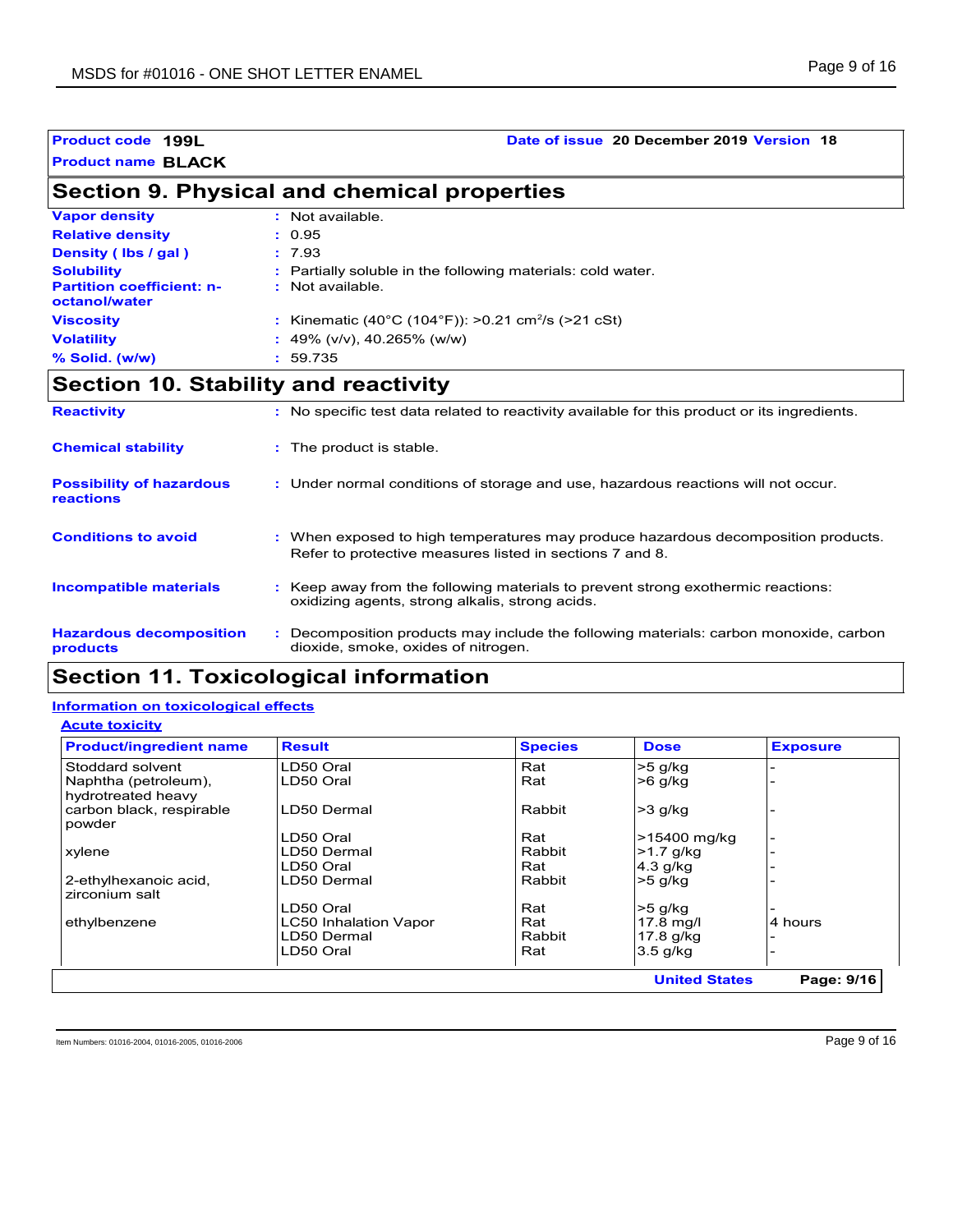| Product code 199L<br><b>Product name BLACK</b>                                                                                                          |                                                        |                                                    |            |                 |                      |              | Date of issue 20 December 2019 Version 18        |                                 |
|---------------------------------------------------------------------------------------------------------------------------------------------------------|--------------------------------------------------------|----------------------------------------------------|------------|-----------------|----------------------|--------------|--------------------------------------------------|---------------------------------|
|                                                                                                                                                         |                                                        |                                                    |            |                 |                      |              |                                                  |                                 |
| <b>Section 11. Toxicological information</b><br>2-butanone oxime                                                                                        | LD50 Oral                                              |                                                    |            |                 |                      |              |                                                  |                                 |
| cobalt bis(2-ethylhexanoate)                                                                                                                            | LD50 Dermal<br>LD50 Oral                               |                                                    |            |                 | Rat<br>Rabbit<br>Rat |              | 930 mg/kg<br>>5 g/kg<br>3129 mg/kg               |                                 |
| <b>Conclusion/Summary</b>                                                                                                                               | : There are no data available on the mixture itself.   |                                                    |            |                 |                      |              |                                                  |                                 |
| <b>Irritation/Corrosion</b>                                                                                                                             |                                                        |                                                    |            |                 |                      |              |                                                  |                                 |
| <b>Product/ingredient name</b>                                                                                                                          | <b>Result</b>                                          |                                                    |            | <b>Species</b>  |                      | <b>Score</b> | <b>Exposure</b>                                  | <b>Observation</b>              |
| xylene                                                                                                                                                  |                                                        | Skin - Moderate irritant                           |            | Rabbit          |                      |              | 24 hours 500<br>mg                               |                                 |
| <b>Conclusion/Summary</b>                                                                                                                               |                                                        |                                                    |            |                 |                      |              |                                                  |                                 |
| <b>Skin</b>                                                                                                                                             |                                                        | There are no data available on the mixture itself. |            |                 |                      |              |                                                  |                                 |
| <b>Eyes</b>                                                                                                                                             |                                                        | There are no data available on the mixture itself. |            |                 |                      |              |                                                  |                                 |
| <b>Respiratory</b>                                                                                                                                      | : There are no data available on the mixture itself.   |                                                    |            |                 |                      |              |                                                  |                                 |
| <b>Sensitization</b>                                                                                                                                    |                                                        |                                                    |            |                 |                      |              |                                                  |                                 |
| <b>Conclusion/Summary</b>                                                                                                                               |                                                        |                                                    |            |                 |                      |              |                                                  |                                 |
| <b>Skin</b>                                                                                                                                             | $:$ There are no data available on the mixture itself. |                                                    |            |                 |                      |              |                                                  |                                 |
| <b>Respiratory</b>                                                                                                                                      | : There are no data available on the mixture itself.   |                                                    |            |                 |                      |              |                                                  |                                 |
| <b>Mutagenicity</b>                                                                                                                                     |                                                        |                                                    |            |                 |                      |              |                                                  |                                 |
| <b>Conclusion/Summary</b>                                                                                                                               | : There are no data available on the mixture itself.   |                                                    |            |                 |                      |              |                                                  |                                 |
| <b>Carcinogenicity</b>                                                                                                                                  |                                                        |                                                    |            |                 |                      |              |                                                  |                                 |
| <b>Conclusion/Summary</b>                                                                                                                               | : There are no data available on the mixture itself.   |                                                    |            |                 |                      |              |                                                  |                                 |
| <b>Classification</b>                                                                                                                                   |                                                        |                                                    |            |                 |                      |              |                                                  |                                 |
|                                                                                                                                                         |                                                        |                                                    |            |                 |                      |              |                                                  |                                 |
| <b>Product/ingredient name</b>                                                                                                                          | <b>OSHA</b>                                            | <b>IARC</b>                                        | <b>NTP</b> |                 |                      |              |                                                  |                                 |
| carbon black, respirable                                                                                                                                | $\overline{\phantom{a}}$                               | 2B                                                 | -          |                 |                      |              |                                                  |                                 |
| powder<br>xylene                                                                                                                                        | $\overline{a}$                                         | 3                                                  |            |                 |                      |              |                                                  |                                 |
| ethylbenzene                                                                                                                                            |                                                        | 2Β                                                 |            |                 |                      |              |                                                  |                                 |
| cobalt bis(2-ethylhexanoate)                                                                                                                            | $\overline{\phantom{a}}$                               | 2B                                                 |            |                 |                      |              | Reasonably anticipated to be a human carcinogen. |                                 |
| <b>Carcinogen Classification code:</b>                                                                                                                  |                                                        |                                                    |            |                 |                      |              |                                                  |                                 |
| IARC: 1, 2A, 2B, 3, 4<br>NTP: Known to be a human carcinogen; Reasonably anticipated to be a human carcinogen<br>OSHA: +<br>Not listed/not regulated: - |                                                        |                                                    |            |                 |                      |              |                                                  |                                 |
| <b>Reproductive toxicity</b>                                                                                                                            |                                                        |                                                    |            |                 |                      |              |                                                  |                                 |
| <b>Conclusion/Summary</b>                                                                                                                               | : There are no data available on the mixture itself.   |                                                    |            |                 |                      |              |                                                  |                                 |
| <b>Teratogenicity</b>                                                                                                                                   |                                                        |                                                    |            |                 |                      |              |                                                  |                                 |
| <b>Conclusion/Summary</b>                                                                                                                               | : There are no data available on the mixture itself.   |                                                    |            |                 |                      |              |                                                  |                                 |
| Specific target organ toxicity (single exposure)                                                                                                        |                                                        |                                                    |            |                 |                      |              |                                                  |                                 |
| <b>Name</b>                                                                                                                                             |                                                        |                                                    |            | <b>Category</b> |                      |              | <b>Route of</b>                                  | <b>Target organs</b>            |
|                                                                                                                                                         |                                                        |                                                    |            |                 |                      |              | exposure                                         |                                 |
| Naphtha (petroleum), hydrotreated heavy                                                                                                                 |                                                        |                                                    |            | Category 3      |                      |              | Not applicable.                                  | Respiratory tract<br>irritation |
| xylene                                                                                                                                                  |                                                        |                                                    |            | Category 3      |                      |              | Not applicable.                                  | Respiratory tract               |

Item Numbers: 01016-2004, 01016-2005, 01016-2006 Page 10 of 16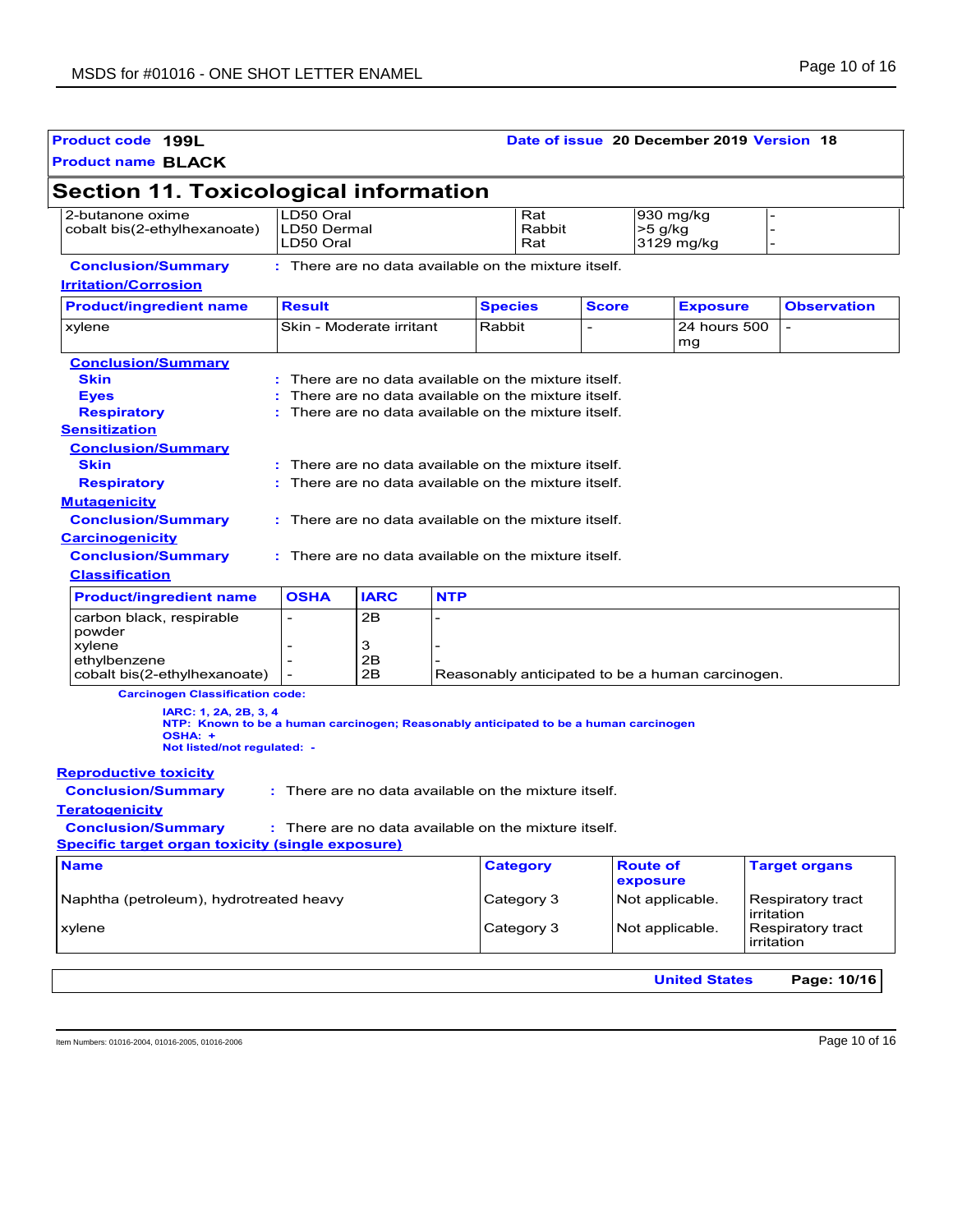#### **Product code 199L Date of issue 20 December 2019 Version 18**

### **Section 11. Toxicological information**

#### **Specific target organ toxicity (repeated exposure)**

| <b>Name</b>          |                                                                                                          | <b>Category</b> | <b>Route of</b><br>exposure | <b>Target organs</b>            |
|----------------------|----------------------------------------------------------------------------------------------------------|-----------------|-----------------------------|---------------------------------|
| Stoddard solvent     |                                                                                                          | Category 1      | Not determined              | central nervous<br>system (CNS) |
| ethylbenzene         |                                                                                                          | Category 2      | Not determined              | hearing organs                  |
| <b>Target organs</b> | : Contains material which causes damage to the following organs: brain, central nervous<br>system (CNS). |                 |                             |                                 |

Contains material which may cause damage to the following organs: kidneys, lungs, the nervous system, liver, upper respiratory tract, skin, eye, lens or cornea, testes.

#### **Aspiration hazard**

| <b>Result</b>                         |
|---------------------------------------|
| <b>ASPIRATION HAZARD - Category 1</b> |
| <b>ASPIRATION HAZARD - Category 1</b> |
| <b>ASPIRATION HAZARD - Category 1</b> |
| <b>ASPIRATION HAZARD - Category 1</b> |
| <b>ASPIRATION HAZARD - Category 1</b> |
|                                       |

#### **Information on the likely routes of exposure**

| <b>Potential acute health effects</b> |                                                                                                                                                                             |
|---------------------------------------|-----------------------------------------------------------------------------------------------------------------------------------------------------------------------------|
| <b>Eve contact</b>                    | : Causes serious eye irritation.                                                                                                                                            |
| <b>Inhalation</b>                     | : Harmful if inhaled.                                                                                                                                                       |
| <b>Skin contact</b>                   | Defatting to the skin. May cause skin dryness and irritation. May cause an allergic skin<br>reaction.                                                                       |
| <b>Ingestion</b>                      | : No known significant effects or critical hazards.                                                                                                                         |
| <b>Over-exposure signs/symptoms</b>   |                                                                                                                                                                             |
| <b>Eve contact</b>                    | : Adverse symptoms may include the following:<br>pain or irritation<br>watering<br>redness                                                                                  |
| <b>Inhalation</b>                     | : Adverse symptoms may include the following:<br>reduced fetal weight<br>increase in fetal deaths<br>skeletal malformations                                                 |
| <b>Skin contact</b>                   | : Adverse symptoms may include the following:<br>irritation<br>redness<br>dryness<br>cracking<br>reduced fetal weight<br>increase in fetal deaths<br>skeletal malformations |
| <b>Ingestion</b>                      | : Adverse symptoms may include the following:<br>reduced fetal weight<br>increase in fetal deaths<br>skeletal malformations                                                 |
|                                       | Delayed and immediate effects and also chronic effects from short and long term exposure                                                                                    |
|                                       |                                                                                                                                                                             |

**United States Page: 11/16**

Item Numbers: 01016-2004, 01016-2005, 01016-2006 **Page 11 of 16**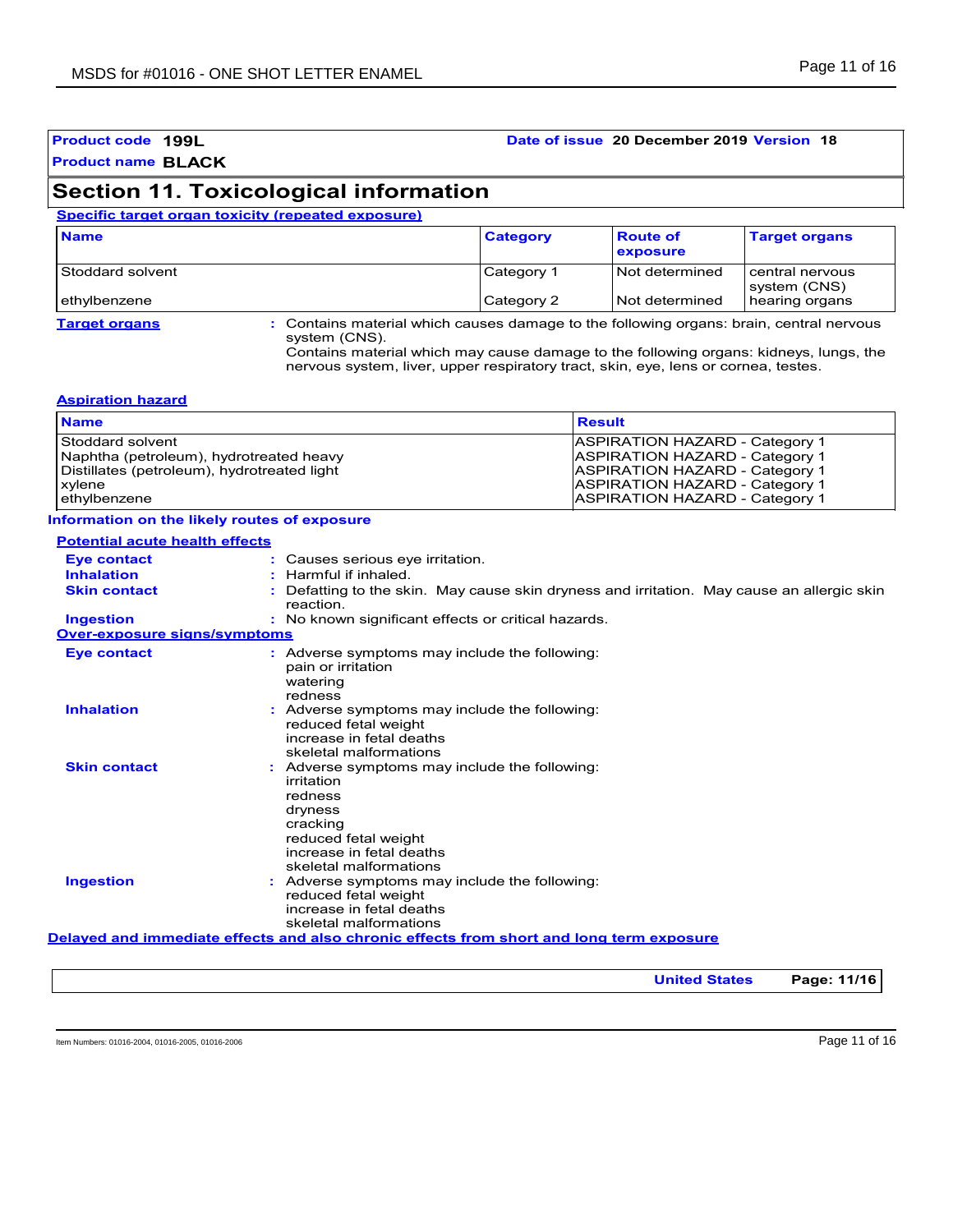### **Product code 199L Date of issue 20 December 2019 Version 18**

### **Section 11. Toxicological information**

| <b>Short term exposure</b><br><b>Potential immediate</b> | dermal routes of exposure and eye contact.<br>: There are no data available on the mixture itself.                                                                                                                                                                                  |            |                 |                   |                   |                   |
|----------------------------------------------------------|-------------------------------------------------------------------------------------------------------------------------------------------------------------------------------------------------------------------------------------------------------------------------------------|------------|-----------------|-------------------|-------------------|-------------------|
| effects                                                  |                                                                                                                                                                                                                                                                                     |            |                 |                   |                   |                   |
| <b>Potential delayed effects</b>                         | : There are no data available on the mixture itself.                                                                                                                                                                                                                                |            |                 |                   |                   |                   |
| Long term exposure                                       |                                                                                                                                                                                                                                                                                     |            |                 |                   |                   |                   |
| <b>Potential immediate</b><br>effects                    | : There are no data available on the mixture itself.                                                                                                                                                                                                                                |            |                 |                   |                   |                   |
| <b>Potential delayed effects</b>                         | : There are no data available on the mixture itself.                                                                                                                                                                                                                                |            |                 |                   |                   |                   |
| <b>Potential chronic health effects</b>                  |                                                                                                                                                                                                                                                                                     |            |                 |                   |                   |                   |
| <b>General</b>                                           | : Causes damage to organs through prolonged or repeated exposure. Prolonged or<br>repeated contact can defat the skin and lead to irritation, cracking and/or dermatitis.<br>Once sensitized, a severe allergic reaction may occur when subsequently exposed to<br>very low levels. |            |                 |                   |                   |                   |
| <b>Carcinogenicity</b>                                   | : May cause cancer. Risk of cancer depends on duration and level of exposure.                                                                                                                                                                                                       |            |                 |                   |                   |                   |
| <b>Mutagenicity</b>                                      | : No known significant effects or critical hazards.                                                                                                                                                                                                                                 |            |                 |                   |                   |                   |
| <b>Teratogenicity</b>                                    | : Suspected of damaging the unborn child.                                                                                                                                                                                                                                           |            |                 |                   |                   |                   |
| <b>Developmental effects</b>                             | : No known significant effects or critical hazards.                                                                                                                                                                                                                                 |            |                 |                   |                   |                   |
| <b>Fertility effects</b>                                 | $\blacksquare$ May damage fertility.                                                                                                                                                                                                                                                |            |                 |                   |                   |                   |
| <b>Numerical measures of toxicity</b>                    |                                                                                                                                                                                                                                                                                     |            |                 |                   |                   |                   |
| <b>Acute toxicity estimates</b>                          |                                                                                                                                                                                                                                                                                     |            |                 |                   |                   |                   |
| <b>Product/ingredient name</b>                           |                                                                                                                                                                                                                                                                                     | Oral (mg/  | <b>Dermal</b>   | <b>Inhalation</b> | <b>Inhalation</b> | <b>Inhalation</b> |
|                                                          |                                                                                                                                                                                                                                                                                     | <b>Lat</b> | $Im\alpha$ lka) | (0.200)           | (                 | Iducts and        |

| Product/ingredient name         | Oral (mg/<br>kg) | ⊪Dermal<br>(mg/kg) | <b>Innalation</b><br>(gases)<br>(ppm) | <b>Innalation</b><br>(vapors)<br>(mg/l) | <b>Inhalation</b><br>(dusts and<br>mists) (mg/ |
|---------------------------------|------------------|--------------------|---------------------------------------|-----------------------------------------|------------------------------------------------|
| <b>BLACK</b>                    | 114274           | 2746.1             | N/A                                   | 31.7                                    | 4.3                                            |
| carbon black, respirable powder | N/A              | 2500               | N/A                                   | N/A                                     | N/A                                            |
| xylene                          | 4300             | 1100               | N/A                                   | 11                                      | 1.5                                            |
| ethylbenzene                    | 3500             | 17800              | N/A                                   | 17.8                                    | 1.5                                            |
| l 2-butanone oxime              | 930              | 1100               | N/A                                   | N/A                                     | N/A                                            |
| cobalt bis(2-ethylhexanoate)    | 3129             | I N/A              | N/A                                   | N/A                                     | N/A                                            |

| Page: 12/16<br><b>United States</b> |
|-------------------------------------|
|-------------------------------------|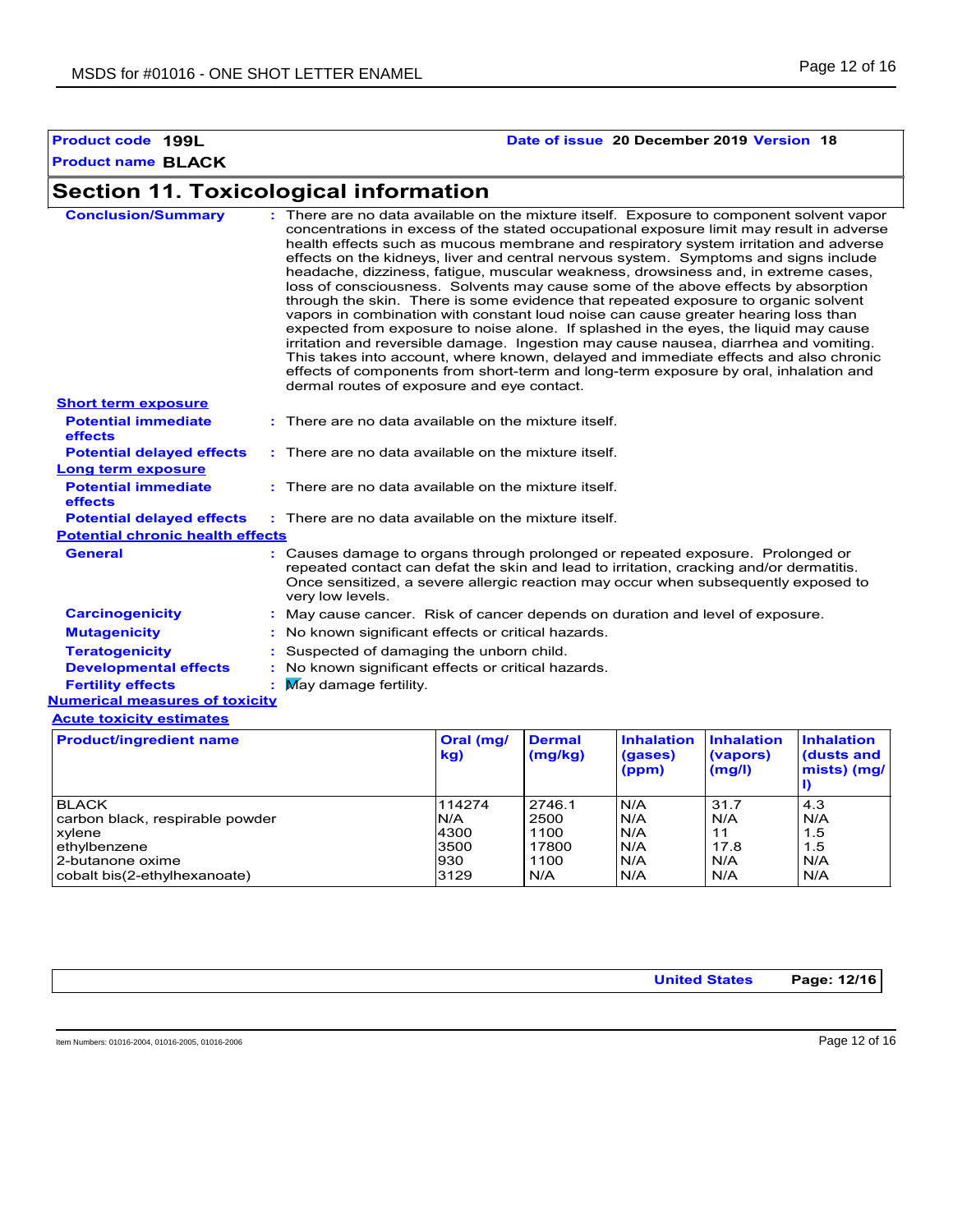#### **Product code 199L Date of issue 20 December 2019 Version 18**

#### **Product name BLACK**

### **Section 12. Ecological information**

| <b>Toxicity</b> |
|-----------------|
|-----------------|

| <b>Product/ingredient name</b>            | <b>Result</b>                          | <b>Species</b> | <b>Exposure</b> |
|-------------------------------------------|----------------------------------------|----------------|-----------------|
| 2-ethylhexanoic acid,<br>I zirconium salt | Acute $LC50 > 100$ mg/l                | Fish           | 96 hours        |
| ethylbenzene                              | Acute LC50 150 to 200 mg/l Fresh water | l Fish         | 96 hours        |

#### **Persistence and degradability**

| <b>Product/ingredient name</b>                 | <b>Aquatic half-life</b> | <b>Photolysis</b> | Biodegradability   |
|------------------------------------------------|--------------------------|-------------------|--------------------|
| Distillates (petroleum),<br>hydrotreated light |                          |                   | Readily            |
| xvlene<br>ethylbenzene                         |                          |                   | Readily<br>Readily |

#### **Bioaccumulative potential**

| <b>Product/ingredient name</b> | $LogP_{ow}$  | <b>BCF</b>  | <b>Potential</b> |
|--------------------------------|--------------|-------------|------------------|
| Stoddard solvent               | 3.16 to 7.06 |             | high             |
| Distillates (petroleum),       |              | 159         | low              |
| hydrotreated light             |              |             |                  |
| xylene                         | 3.16         | 7.4 to 18.5 | low              |
| ethylbenzene                   | 3.15         | 79.43       | low              |
| l 2-butanone oxime             | 0.63         | 5.01        | low              |

#### **Mobility in soil**

**Soil/water partition coefficient (KOC)**

**:** Not available.

### **Section 13. Disposal considerations**

| <b>Disposal methods</b> | : The generation of waste should be avoided or minimized wherever possible. Disposal<br>of this product, solutions and any by-products should at all times comply with the<br>requirements of environmental protection and waste disposal legislation and any<br>regional local authority requirements. Dispose of surplus and non-recyclable products<br>via a licensed waste disposal contractor. Waste should not be disposed of untreated to<br>the sewer unless fully compliant with the requirements of all authorities with jurisdiction.<br>Waste packaging should be recycled. Incineration or landfill should only be considered<br>when recycling is not feasible. This material and its container must be disposed of in a<br>safe way. Care should be taken when handling emptied containers that have not been<br>cleaned or rinsed out. Empty containers or liners may retain some product residues.<br>Vapor from product residues may create a highly flammable or explosive atmosphere<br>inside the container. Do not cut, weld or grind used containers unless they have been |
|-------------------------|---------------------------------------------------------------------------------------------------------------------------------------------------------------------------------------------------------------------------------------------------------------------------------------------------------------------------------------------------------------------------------------------------------------------------------------------------------------------------------------------------------------------------------------------------------------------------------------------------------------------------------------------------------------------------------------------------------------------------------------------------------------------------------------------------------------------------------------------------------------------------------------------------------------------------------------------------------------------------------------------------------------------------------------------------------------------------------------------------|
|                         | cleaned thoroughly internally. Avoid dispersal of spilled material and runoff and contact<br>with soil, waterways, drains and sewers.                                                                                                                                                                                                                                                                                                                                                                                                                                                                                                                                                                                                                                                                                                                                                                                                                                                                                                                                                             |

**Disposal should be in accordance with applicable regional, national and local laws and regulations. Refer to Section 7: HANDLING AND STORAGE and Section 8: EXPOSURE CONTROLS/PERSONAL PROTECTION for additional handling information and protection of employees. Section 6. Accidental release measures**

**United States Page: 13/16**

Item Numbers: 01016-2004, 01016-2005, 01016-2006 **Page 13 of 16**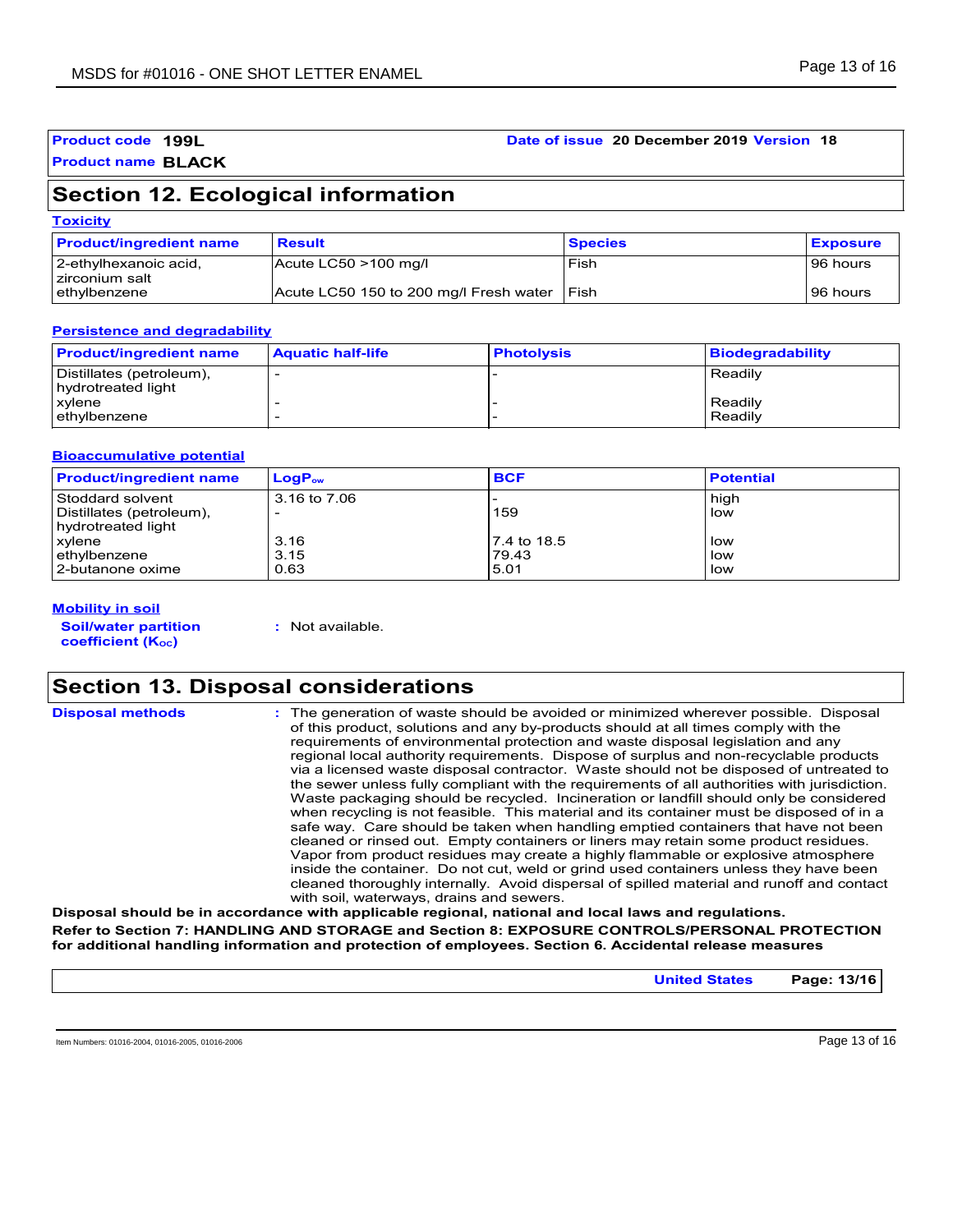#### **Product code 199L Date of issue 20 December 2019 Version 18**

**Product name BLACK**

### **14. Transport information**

|                                                      | <b>DOT</b>      | <b>IMDG</b>     | <b>IATA</b>     |
|------------------------------------------------------|-----------------|-----------------|-----------------|
| <b>UN number</b>                                     | <b>UN1263</b>   | <b>UN1263</b>   | <b>UN1263</b>   |
| <b>UN proper shipping</b><br>name                    | <b>PAINT</b>    | <b>PAINT</b>    | PAINT           |
| <b>Transport hazard class 3</b><br>(e <sub>s</sub> ) |                 | 3               | 3               |
| <b>Packing group</b>                                 | Ш               | $\mathbf{H}$    | Ш               |
| <b>Environmental hazards No.</b>                     |                 | No.             | No.             |
| <b>Marine pollutant</b><br>substances                | Not applicable. | Not applicable. | Not applicable. |
| <b>Product RQ (lbs)</b>                              | 6266.8          | Not applicable. | Not applicable. |
| <b>RQ substances</b>                                 | (xylene)        | Not applicable. | Not applicable. |

#### **Additional information**

| <b>DOT</b> |  |  |
|------------|--|--|
|            |  |  |

| : This product may be re-classified as "Combustible Liquid," unless transported by vessel or aircraft. |
|--------------------------------------------------------------------------------------------------------|
| Non-bulk packages (less than or equal to 119 gal) of combustible liquids are not regulated as          |
| hazardous materials in package sizes less than the product reportable quantity.                        |
|                                                                                                        |

None identified. **: IMDG**

**IATA :** None identified.

**Special precautions for user Transport within user's premises:** always transport in closed containers that are **:** upright and secure. Ensure that persons transporting the product know what to do in the event of an accident or spillage.

### **Section 15. Regulatory information**

#### **United States**

**United States inventory (TSCA 8b) :** All components are listed or exempted.

#### **SARA 302/304**

**SARA 304 RQ :** Not applicable.

**Composition/information on ingredients**

No products were found.

### **SARA 311/312**

| <b>Classification</b> | $\frac{1}{2}$ $\mathsf{F}$ LAMMABLE LIQUIDS - Category 3<br><b>ACUTE TOXICITY (inhalation) - Category 4</b><br>EYE IRRITATION - Category 2A<br>SKIN SENSITIZATION - Category 1<br>CARCINOGENICITY - Category 1B<br>TOXIC TO REPRODUCTION (Fertility) - Category 1B<br>TOXIC TO REPRODUCTION (Unborn child) - Category 2<br>SPECIFIC TARGET ORGAN TOXICITY (REPEATED EXPOSURE) (central nervous |
|-----------------------|------------------------------------------------------------------------------------------------------------------------------------------------------------------------------------------------------------------------------------------------------------------------------------------------------------------------------------------------------------------------------------------------|
|                       | system (CNS)) - Category 1                                                                                                                                                                                                                                                                                                                                                                     |

**United States Page: 14/16**

Item Numbers: 01016-2004, 01016-2005, 01016-2006 **Page 14 of 16**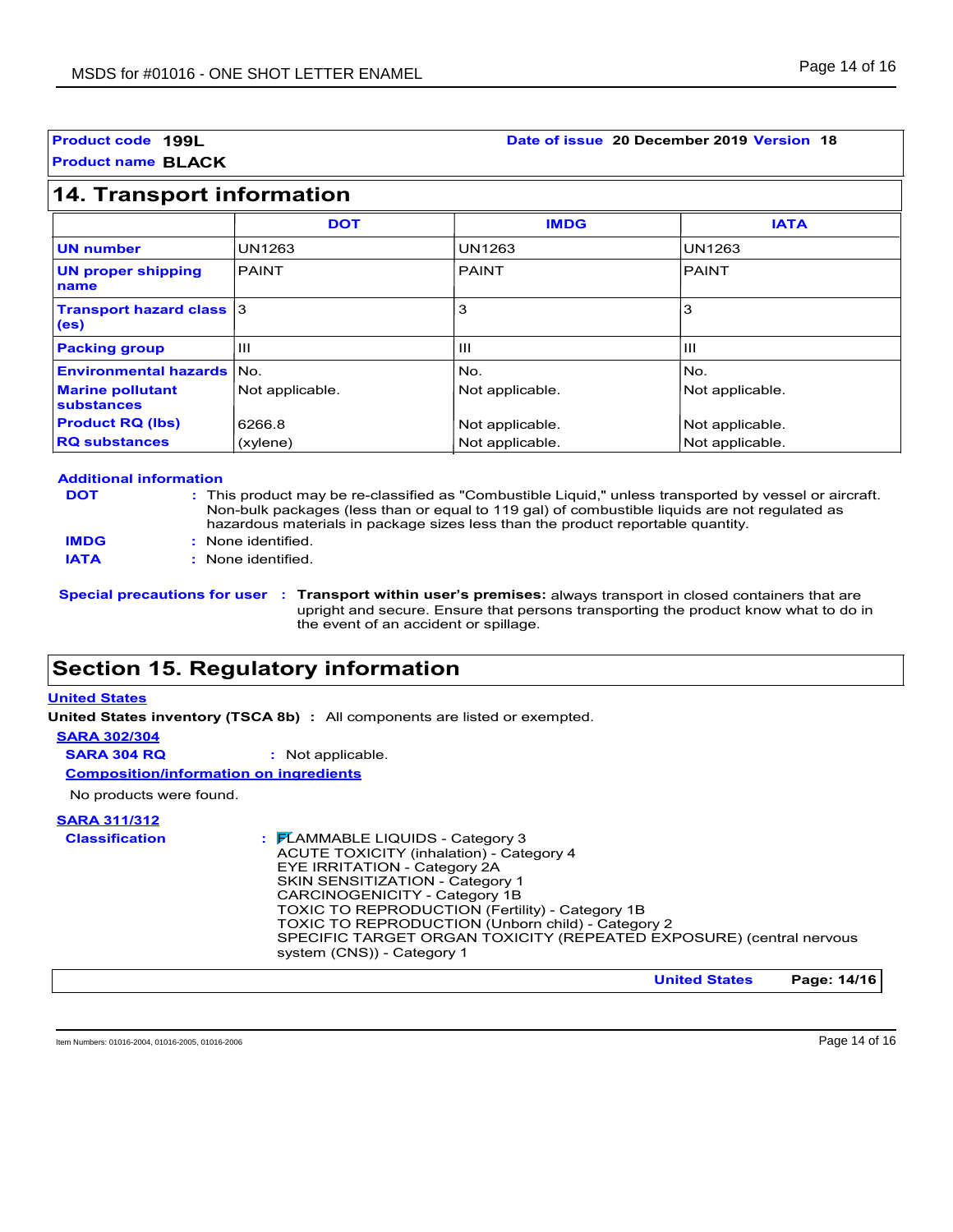### **Product code 199L Date of issue 20 December 2019 Version 18**

### **Section 15. Regulatory information**

HNOC - Defatting irritant

|  |  | <b>Composition/information on ingredients</b> |  |  |
|--|--|-----------------------------------------------|--|--|
|--|--|-----------------------------------------------|--|--|

| <b>Name</b>                     | $\frac{9}{6}$  | <b>Classification</b>                                    |
|---------------------------------|----------------|----------------------------------------------------------|
| Stoddard solvent                | $≥10 - ≤20$    | FLAMMABLE LIQUIDS - Category 3                           |
|                                 |                | <b>EYE IRRITATION - Category 2A</b>                      |
|                                 |                | SPECIFIC TARGET ORGAN TOXICITY (REPEATED                 |
|                                 |                | EXPOSURE) (central nervous system (CNS)) - Category 1    |
|                                 |                | <b>ASPIRATION HAZARD - Category 1</b>                    |
|                                 |                | <b>HNOC - Defatting irritant</b>                         |
| Naphtha (petroleum),            | $≥10 - ≤17$    | FLAMMABLE LIQUIDS - Category 4                           |
| hydrotreated heavy              |                | <b>EYE IRRITATION - Category 2A</b>                      |
|                                 |                | SPECIFIC TARGET ORGAN TOXICITY (SINGLE EXPOSURE)         |
|                                 |                | (Respiratory tract irritation) - Category 3              |
|                                 |                | <b>ASPIRATION HAZARD - Category 1</b>                    |
|                                 |                | <b>HNOC - Defatting irritant</b>                         |
| carbon black, respirable powder | $≥5.0 - ≤8.5$  | COMBUSTIBLE DUSTS                                        |
|                                 |                | CARCINOGENICITY - Category 2                             |
| Distillates (petroleum),        | $≥5.0 - ≤10$   | <b>ASPIRATION HAZARD - Category 1</b>                    |
| hydrotreated light              |                |                                                          |
| xylene                          | $≥0.10 - ≤2.1$ | FLAMMABLE LIQUIDS - Category 3                           |
|                                 |                |                                                          |
|                                 |                | <b>ACUTE TOXICITY (dermal) - Category 4</b>              |
|                                 |                | <b>ACUTE TOXICITY (inhalation) - Category 4</b>          |
|                                 |                | <b>SKIN IRRITATION - Category 2</b>                      |
|                                 |                | <b>EYE IRRITATION - Category 2A</b>                      |
|                                 |                | SPECIFIC TARGET ORGAN TOXICITY (SINGLE EXPOSURE)         |
|                                 |                | (Respiratory tract irritation) - Category 3              |
|                                 |                | <b>ASPIRATION HAZARD - Category 1</b>                    |
| 2-ethylhexanoic acid, zirconium | $\leq 1.0$     | <b>COMBUSTIBLE DUSTS</b>                                 |
| salt                            |                | TOXIC TO REPRODUCTION (Fertility) (oral) - Category 2    |
|                                 |                | TOXIC TO REPRODUCTION (Unborn child) (oral) - Category 2 |
| ethylbenzene                    | 1.0            | FLAMMABLE LIQUIDS - Category 2                           |
|                                 |                | <b>ACUTE TOXICITY (inhalation) - Category 4</b>          |
|                                 |                | CARCINOGENICITY - Category 2                             |
|                                 |                | SPECIFIC TARGET ORGAN TOXICITY (REPEATED                 |
|                                 |                | EXPOSURE) (hearing organs) - Category 2                  |
|                                 |                | <b>ASPIRATION HAZARD - Category 1</b>                    |
|                                 |                | HNOC - Defatting irritant                                |
| 2-butanone oxime                | 1.0            | FLAMMABLE LIQUIDS - Category 4                           |
|                                 |                | ACUTE TOXICITY (oral) - Category 4                       |
|                                 |                | ACUTE TOXICITY (dermal) - Category 4                     |
|                                 |                | SERIOUS EYE DAMAGE - Category 1                          |
|                                 |                | SKIN SENSITIZATION - Category 1B                         |
|                                 |                | CARCINOGENICITY - Category 2                             |
| cobalt bis(2-ethylhexanoate)    | 1.0            | EYE IRRITATION - Category 2A                             |
|                                 |                | SKIN SENSITIZATION - Category 1A                         |
|                                 |                | CARCINOGENICITY - Category 1B                            |
|                                 |                | TOXIC TO REPRODUCTION (Fertility) - Category 1B          |
|                                 |                |                                                          |

**Chemical name CAS number CONS CONS CONS CONS CONS CONS CONS CONS CONS** 

**United States Page: 15/16**